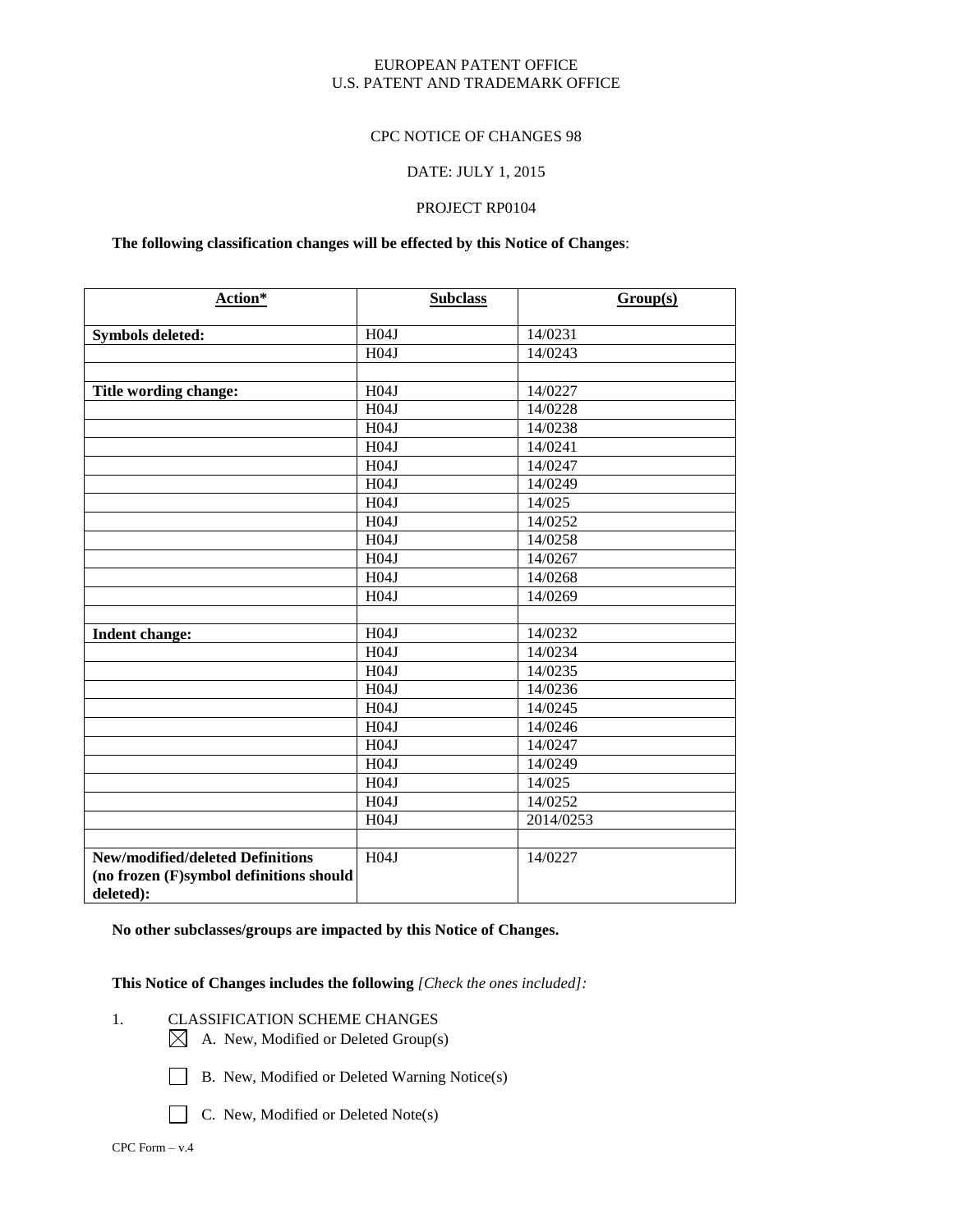## DATE: JULY 1, 2015

#### PROJECT RP0104

- D. New, Modified or Deleted Guidance Heading(s)
- 2. DEFINITIONS (New or Modified)  $\boxtimes$  A. DEFINITIONS (Full definition template)
	- B. DEFINITIONS (Definitions Quick Fix)
- 3.  $\boxtimes$  REVISION CONCORDANCE LIST (RCL)
- 4.  $\boxtimes$  CHANGES TO THE CPC-TO-IPC CONCORDANCE LIST (CICL)
- 5. CROSS-REFERENCE LIST (CRL)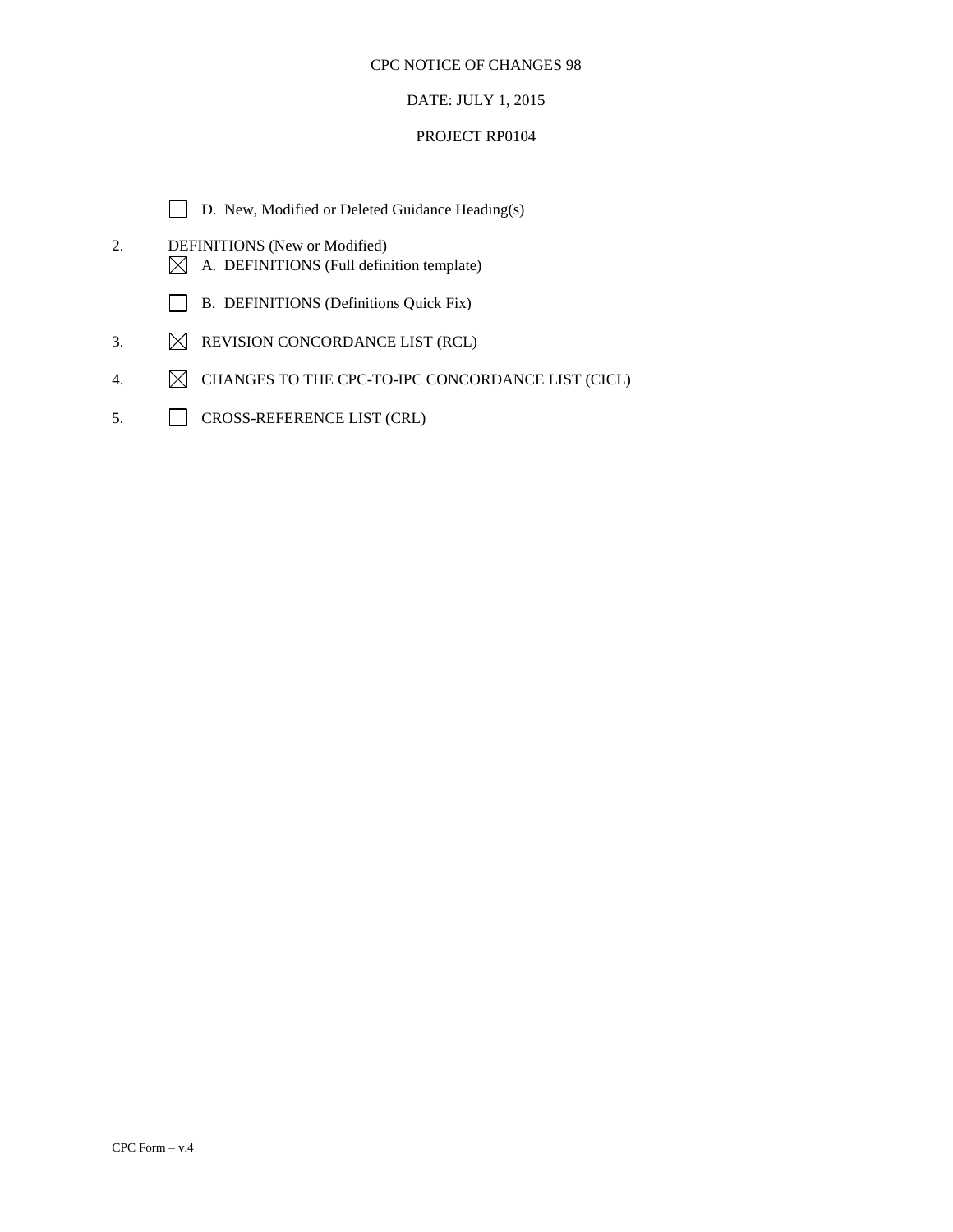## DATE: JULY 1, 2015

## PROJECT RP0104

## 1. CLASSIFICATION SCHEME CHANGES

## A. New, Modified or Deleted Group(s)

### **SUBCLASS H04J - MULTIPLEX COMMUNICATION**

| Type*          | <b>Symbol</b> | <b>Indent</b>  | <b>Title</b>                                                                                     | Transferred to <sup>#</sup>                                          |
|----------------|---------------|----------------|--------------------------------------------------------------------------------------------------|----------------------------------------------------------------------|
|                |               | <b>Level</b>   | (new or modified)                                                                                |                                                                      |
|                |               | <b>Number</b>  | "CPC only" text should normally be                                                               |                                                                      |
|                |               | of dots        | enclosed in {curly brackets}**                                                                   |                                                                      |
|                |               | (e.g. 0, 1,    |                                                                                                  |                                                                      |
|                |               | $\overline{2}$ |                                                                                                  |                                                                      |
| $\mathbf M$    | H04J14/0227   | 2              | {Operation, administration, maintenance                                                          |                                                                      |
|                |               |                | or provisioning [OAMP] of WDM                                                                    |                                                                      |
|                |               |                | networks, e.g. media access, routing or                                                          |                                                                      |
|                |               |                | wavelength allocation}                                                                           |                                                                      |
| M              | H04J14/0228   | 3              | {Wavelength allocation for                                                                       |                                                                      |
|                |               |                | communications one-to-all, e.g.                                                                  |                                                                      |
|                |               |                | broadcasting wavelengths}                                                                        |                                                                      |
| ${\bf E}$      | H04J14/023    | $\overline{4}$ | {in WDM passive optical networks                                                                 |                                                                      |
|                |               |                | [WDM-PON]}                                                                                       |                                                                      |
| D              | H04J14/0231   | 5              |                                                                                                  | <administrative to<br="" transfer="">H04J14/023&gt;</administrative> |
| M              | H04J14/0232   | 5              | {for downstream transmission}                                                                    |                                                                      |
| $\overline{M}$ | H04J14/0234   | $\sqrt{6}$     | {using multiple wavelengths}                                                                     |                                                                      |
| M              | H04J14/0235   | $\overline{5}$ | {for upstream transmission}                                                                      |                                                                      |
| $\overline{M}$ | H04J14/0236   | $\overline{6}$ | {using multiple wavelengths}                                                                     |                                                                      |
| $\overline{M}$ | H04J14/0238   | $\overline{3}$ | <b>{Wavelength allocation for</b>                                                                |                                                                      |
|                |               |                | communications one-to-many, e.g.                                                                 |                                                                      |
|                |               |                | multicasting wavelengths}                                                                        |                                                                      |
| $\mathbf U$    | H04J14/0239   | $\overline{4}$ | {in WDM-PON sharing multiple                                                                     |                                                                      |
|                |               |                | downstream wavelengths for groups of                                                             |                                                                      |
|                |               |                | optical network units [ONU], e.g.                                                                |                                                                      |
|                |               |                | multicasting wavelengths}                                                                        |                                                                      |
| M              | H04J14/0241   | $\overline{3}$ | {Wavelength allocation for                                                                       |                                                                      |
|                |               |                | communications one-to-one, e.g.                                                                  |                                                                      |
|                |               |                | unicasting wavelengths}                                                                          |                                                                      |
| $\mathbf E$    | H04J14/0242   | $\overline{4}$ | {in WDM-PON}                                                                                     |                                                                      |
| D              | H04J14/0243   | $\overline{5}$ |                                                                                                  | <administrative td="" to<="" transfer=""></administrative>           |
|                |               |                |                                                                                                  | H04J14/0242>                                                         |
| M              | H04J14/0245   | $\overline{5}$ | {for downstream transmission, e.g. optical                                                       |                                                                      |
|                |               |                | line terminal [OLT] to ONU}                                                                      |                                                                      |
| M              | H04J14/0246   | 6              | {using one wavelength per ONU}                                                                   |                                                                      |
| $\mathbf{M}$   | H04J14/0247   | 6              | {Sharing one wavelength for at least a<br>group of ONUs}                                         |                                                                      |
| $\mathbf M$    | H04J14/0249   | 5              | {for upstream transmission, e.g. ONU-to-<br>OLT or ONU-to-ONU}                                   |                                                                      |
| M              | H04J14/025    | 6              | {using one wavelength per ONU, e.g. for<br>transmissions from-ONU-to-OLT or from-<br>ONU-to-ONU} |                                                                      |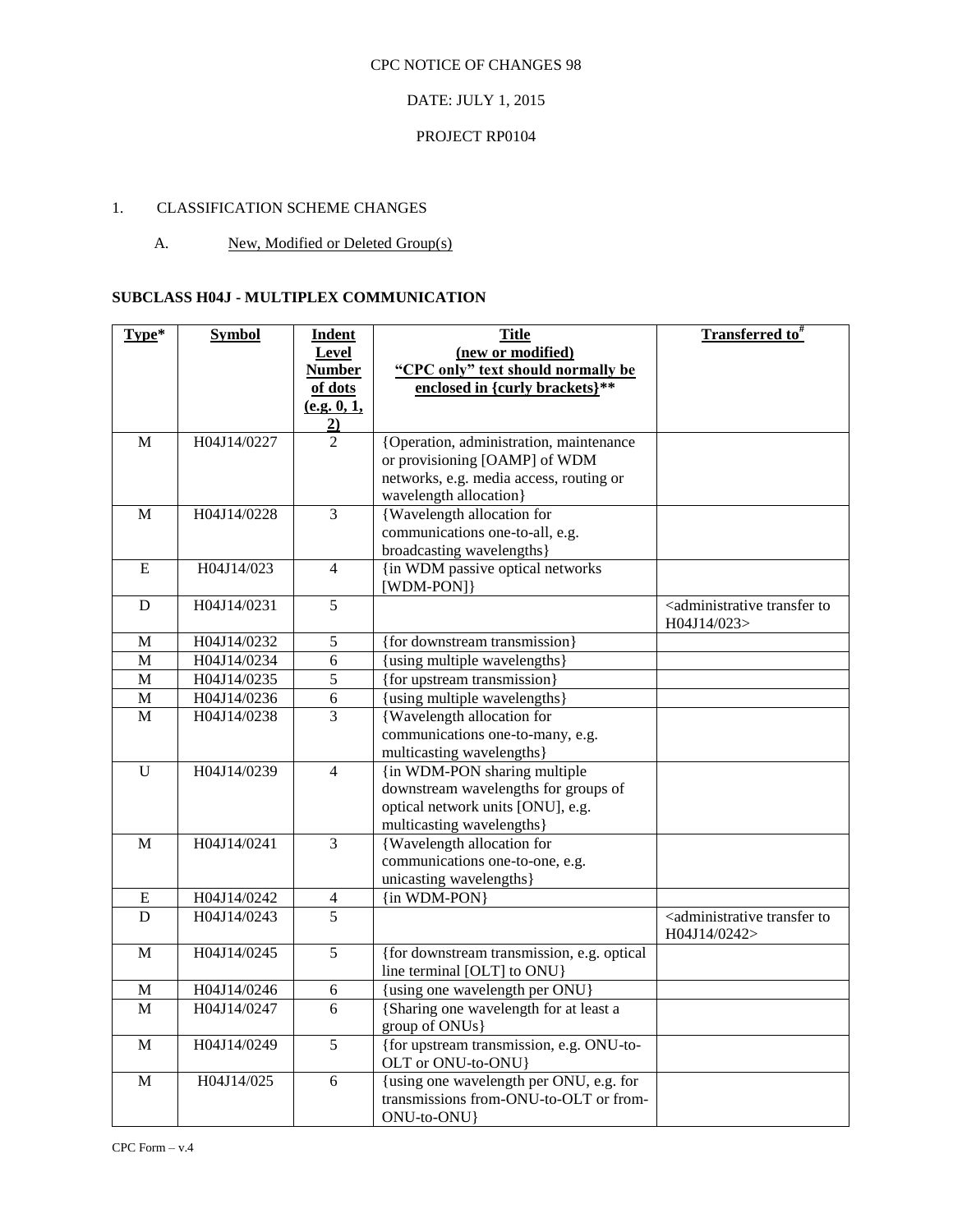#### DATE: JULY 1, 2015

#### PROJECT RP0104

| Type*          | <b>Symbol</b> | <b>Indent</b>       | <b>Title</b>                                                                    | <b>Transferred to</b> # |
|----------------|---------------|---------------------|---------------------------------------------------------------------------------|-------------------------|
|                |               | Level               | (new or modified)                                                               |                         |
|                |               | <b>Number</b>       | "CPC only" text should normally be                                              |                         |
|                |               | of dots             | enclosed in {curly brackets}**                                                  |                         |
|                |               | (e.g. 0, 1,         |                                                                                 |                         |
| $\overline{M}$ | H04J14/0252   | $\overline{2}$<br>6 |                                                                                 |                         |
|                |               |                     | {Sharing one wavelength for at least a<br>group of ONUs, e.g. for transmissions |                         |
|                |               |                     | from-ONU-to-OLT or from-ONU-to-                                                 |                         |
|                |               |                     | ONU}                                                                            |                         |
| $\mathbf{M}$   | H04J2014/0253 | 5                   | {Allocation of downstream wavelengths                                           |                         |
|                |               |                     | for upstream transmission (optical                                              |                         |
|                |               |                     | transmission using a single light source                                        |                         |
|                |               |                     | for multiple stations H04B10/2587)}                                             |                         |
| U              | H04J14/0254   | 3                   | {Optical medium access}                                                         |                         |
| U              | H04J14/0256   | $\overline{4}$      | {at the optical channel layer}                                                  |                         |
| U              | H04J14/0257   | 5                   | {Wavelength assignment algorithms}                                              |                         |
| M              | H04J14/0258   | 5                   | {Wavelength identification or labelling}                                        |                         |
| $\mathbf{U}$   | H04J14/026    | $\overline{5}$      | {using WDM channels of different                                                |                         |
|                |               |                     | transmission rates}                                                             |                         |
| $\mathbf{U}$   | H04J14/0261   | 4                   | {at the optical multiplex section layer}                                        |                         |
| U              | H04J14/0263   | $\overline{5}$      | {Multiplex section layer wavelength                                             |                         |
|                |               |                     | assignment algorithms}                                                          |                         |
| U              | H04J14/0264   | 5                   | {Multiplex identification or labelling}                                         |                         |
| U              | H04J14/0265   | $\overline{5}$      | {Multiplex arrangements in bidirectional                                        |                         |
|                |               |                     | systems, e.g. interleaved allocation of                                         |                         |
|                |               |                     | wavelengths or allocation of wavelength                                         |                         |
|                |               |                     | groups}                                                                         |                         |
| M              | H04J14/0267   | $\overline{4}$      | {Optical signaling or routing (routing or                                       |                         |
|                |               |                     | path finding of packets in data switching                                       |                         |
|                |               |                     | networks H04L45/00)}                                                            |                         |
| M              | H04J14/0268   | $\overline{5}$      | {Restoration of optical paths, e.g. p-cycles                                    |                         |
|                |               |                     | (route fault recovery of packets in data                                        |                         |
|                |               |                     | switching networks H04L45/28)}                                                  |                         |
| M              | H04J14/0269   | $\overline{5}$      | {using tables for routing (organization of                                      |                         |
|                |               |                     | routing tables of packets in data switching                                     |                         |
|                |               |                     | networks H04L45/54) }                                                           |                         |

\*N = new entries where reclassification into entries is involved; C = entries with modified file scope where reclassification of documents from the entries is involved;  $Q =$  new entries which are firstly populated with documents via administrative transfers from deleted (D) entries. Afterwards, the transferred documents into the Q entry will either stay or be moved to more appropriate entries, as determined by intellectual reclassification; E= existing entries with enlarged file scope, which receive documents from C or D entries, e.g. when a limiting reference is removed from the entry title; M = entries with no change to the file scope (no reclassification);  $\overline{D}$  = deleted entries; F = frozen entries will be deleted once reclassification of documents from the entries is completed;  $U =$  entries that are unchanged.

NOTES:

- \*\*No {curly brackets} are used for titles in CPC only subclasses, e.g. C12Y, A23Y; 2000 series symbol titles of groups found at the end of schemes (orthogonal codes); or the Y section titles. The {curly brackets}  $\frac{1}{\text{are}}$  used for 2000 series symbol titles found interspersed throughout the main trunk schemes (breakdown codes).
- For U groups, the minimum requirement is to include the U group located immediately prior to the N group or N group array, in order to show the N group hierarchy and improve the readability and understanding of the scheme. Always include the symbol, indent level and title of the U group in the table above.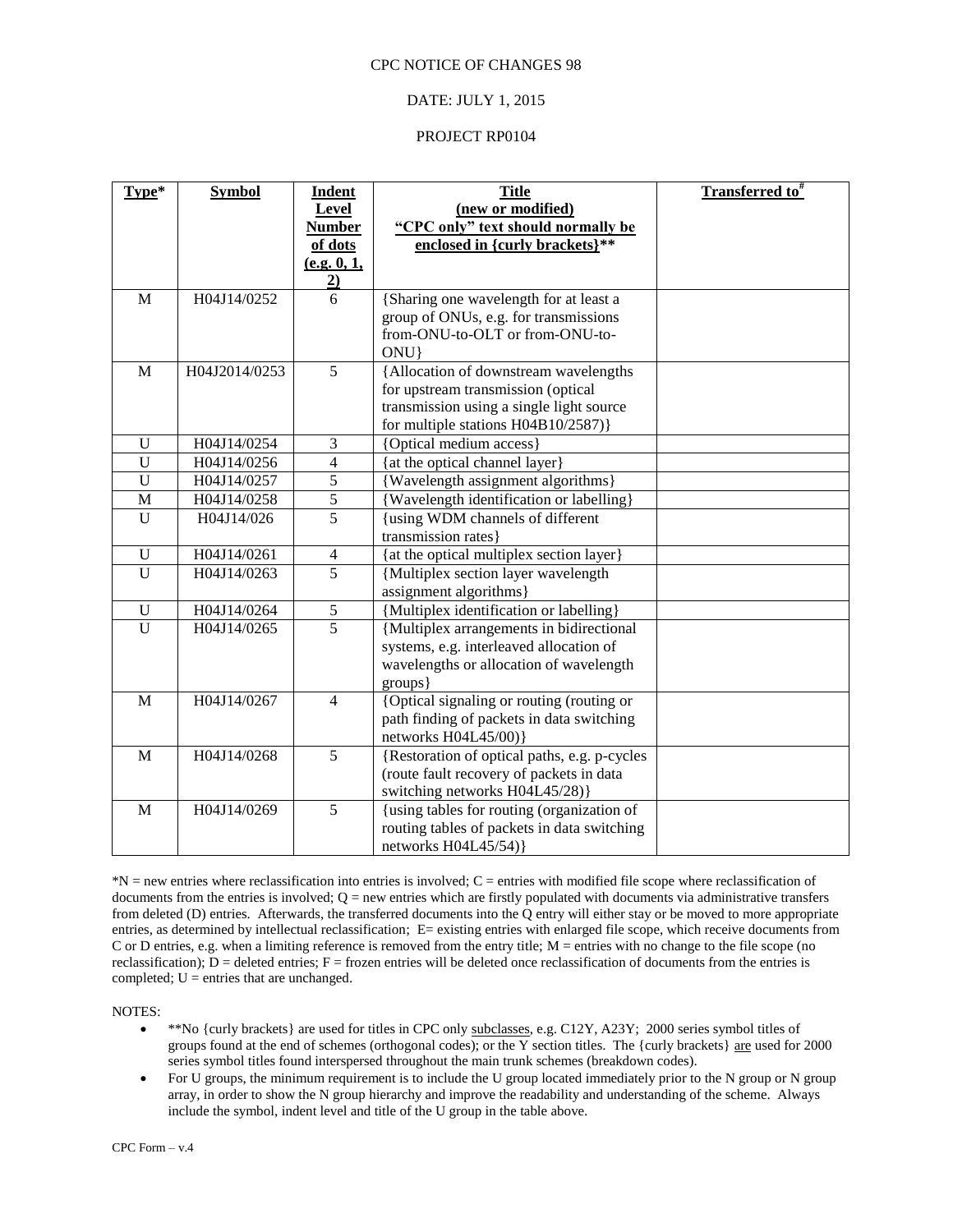#### DATE: JULY 1, 2015

#### PROJECT RP0104

- All entry types should be included in the scheme changes table above for better understanding of the overall scheme change picture. Symbol, indent level, and title are required for all types except "D" which requires only a symbol.
- $\bullet$  #"Transferred to" column must be completed for all C, D, F, and Q type entries. F groups will be deleted once reclassification is completed.
- When multiple symbols are included in the "Transferred to" column, avoid using ranges of symbols in order to be as precise as possible.
- For administrative transfer of documents, the following text should be used: "< administrative transfer to XX>" or "<administrative transfer to XX and YY simultaneously>" when administrative transfer of the same documents is to more than one place.
- Administrative transfer to main trunk groups is assumed to be "invention information", unless otherwise indicated, and to 2000 series groups is assumed to be "additional information".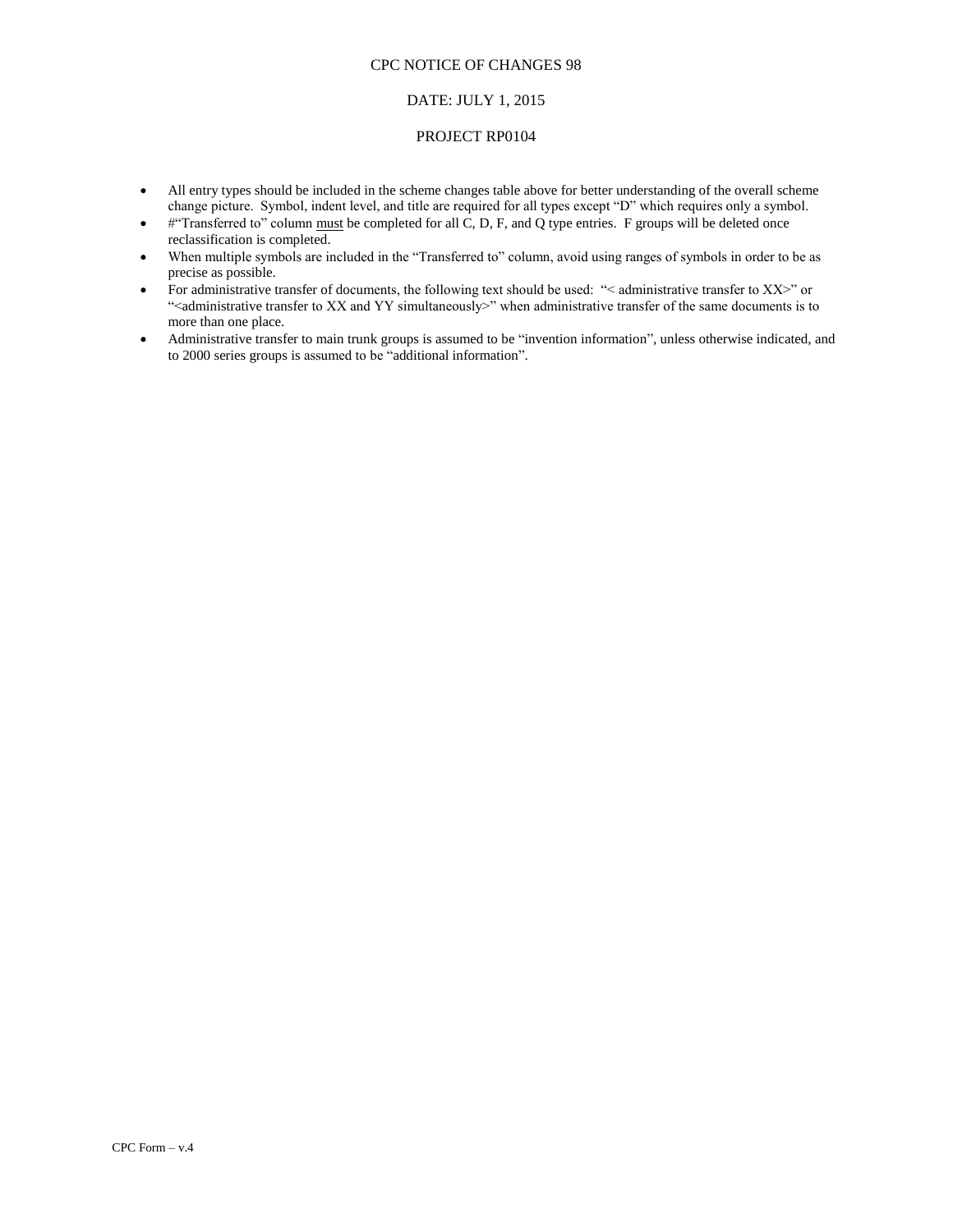DATE: JULY 1, 2015

PROJECT RP0104

# **2. A. DEFINITIONS (i.e. new or modified)**

## **H04J14/0227**

Insert the following new Informative references section:

## **Informative references**

*Attention is drawn to the following places, which may be of interest for search:*

|  | Monitoring of optical transmission parameters in general |  | H04B10/07 |
|--|----------------------------------------------------------|--|-----------|
|--|----------------------------------------------------------|--|-----------|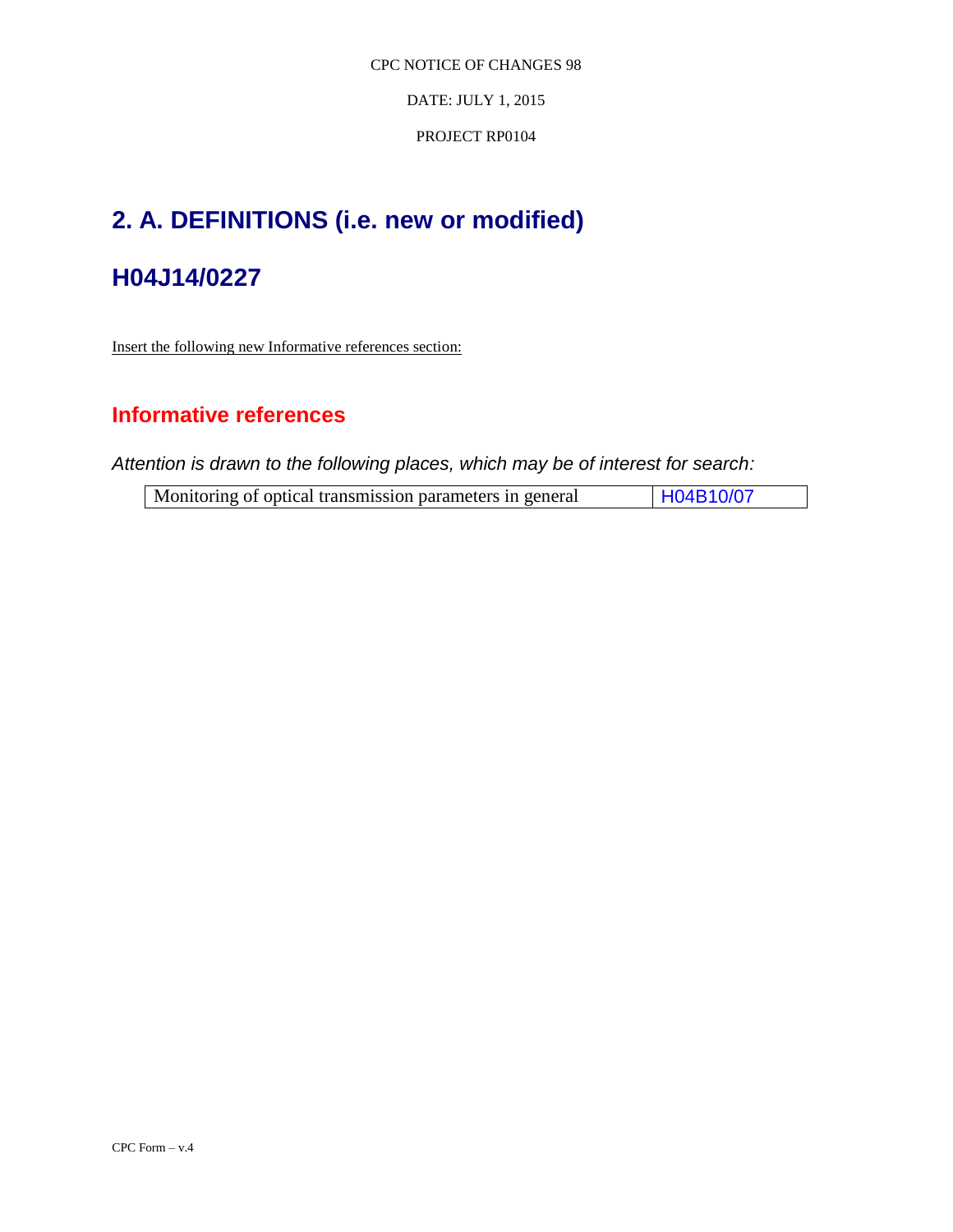### DATE: JULY 1, 2015

#### PROJECT RP0104

## 3. REVISION CONCORDANCE LIST (RCL)

| Type* | <b>From CPC Symbol (existing)</b> | To CPC Symbol(s)                                                               |
|-------|-----------------------------------|--------------------------------------------------------------------------------|
|       | H04J14/0231                       | $\alpha$ <administrative 023="" h04j14="" to="" transfer=""></administrative>  |
|       | H04J14/0243                       | $\alpha$ <administrative 0242="" h04j14="" to="" transfer=""></administrative> |

 $*C$  = entries with modified file scope where reclassification of documents from the entries is involved; Q = new entries which are firstly populated with documents via administrative transfers from deleted (D) entries. Afterwards, the transferred documents into the Q entry will either stay or be moved to more appropriate entries, as determined by intellectual reclassification;  $D =$ deleted entries.

NOTES:

- $\bullet$  Only C, D, and Q type entries are included in the table above.
- When multiple symbols are included in the "To" column, avoid using ranges of symbols in order to be as precise as possible.
- For administrative transfer of documents, the following text should be used: "< administrative transfer to XX>" or "<administrative transfer to XX and YY simultaneously>" when administrative transfer of the same documents is to more than one place.
- Administrative transfer to main trunk groups is assumed to be "invention information", unless otherwise indicated, and to 2000 series groups is assumed to be "additional information".